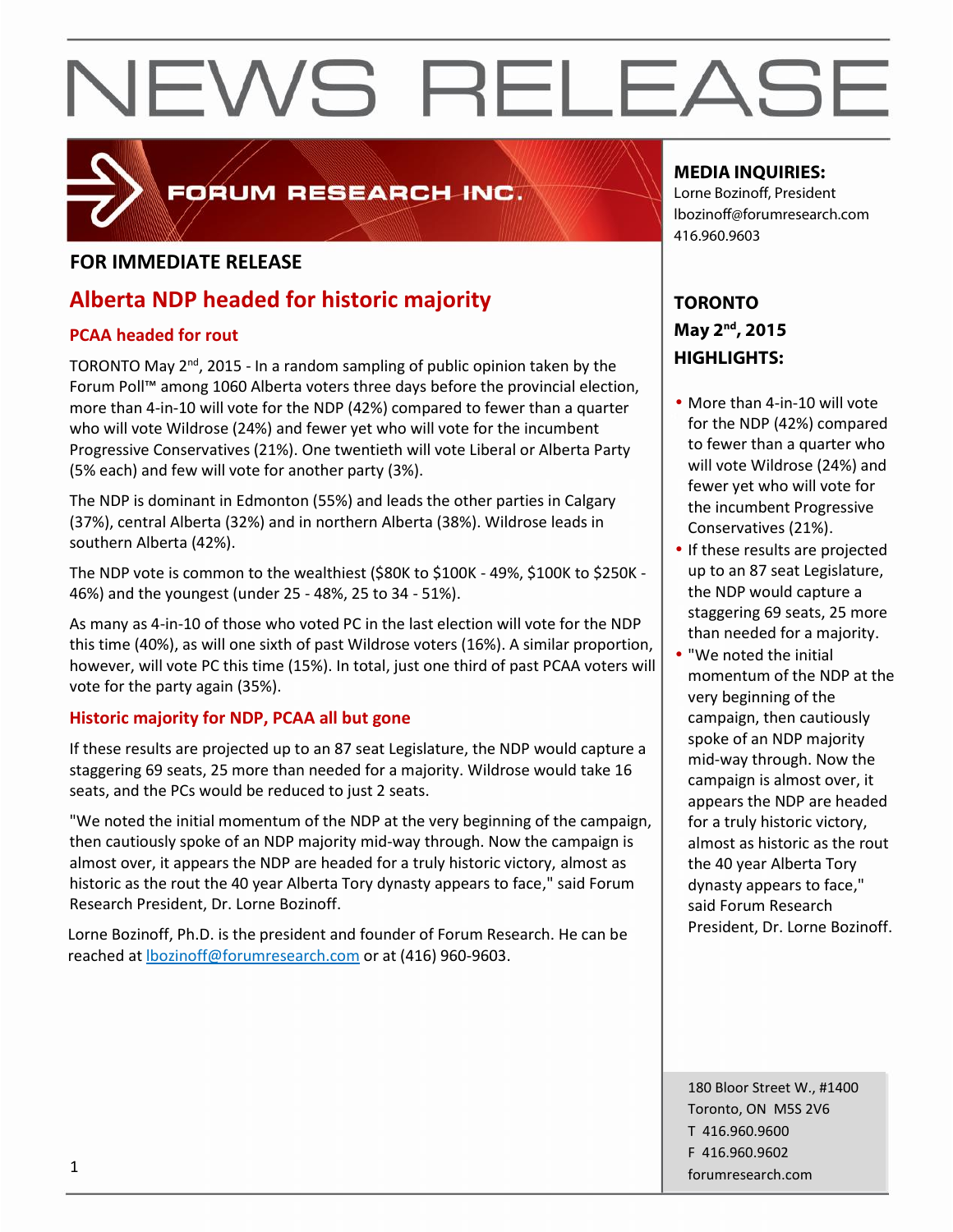### **Methodology**

FORUM RESEARCH INC.

The Forum Poll™ was conducted by Forum Research with the results based on an interactive voice response telephone survey of 1060 randomly selected Albertans 18 years of age or older. The poll was conducted on May 2<sup>nd</sup>, 2015.

Results based on the total sample are considered accurate +/- 3%, 19 times out of 20. Subsample results will be less accurate. Margins of error for subsample (such as age, gender) results are available at www.forumresearch.com/samplestim.asp

Where appropriate, the data has been statistically weighted by age, region, and other variables to ensure that the sample reflects the actual population according to the latest Census data.

This research is not necessarily predictive of future outcomes, but rather, captures opinion at one point in time. Election outcomes will depend on the success the parties have in getting out their vote. Forum Research conducted this poll as a public service and to demonstrate our survey research capabilities. Forum houses its poll results in the Data Library of the Department of Political Science at the University of Toronto.

With offices across Canada and around the world, 100% Canadian-owned Forum Research is one of the country's leading survey research firms. This Forum Poll™and other polls may be found at Forum's poll archive at www.forumresearch.com/polls.asp

#### **MEDIA INQUIRIES:**

Lorne Bozinoff, President lbozinoff@forumresearch.com 416.960.9603

**TORONTO May 2 nd , 2015**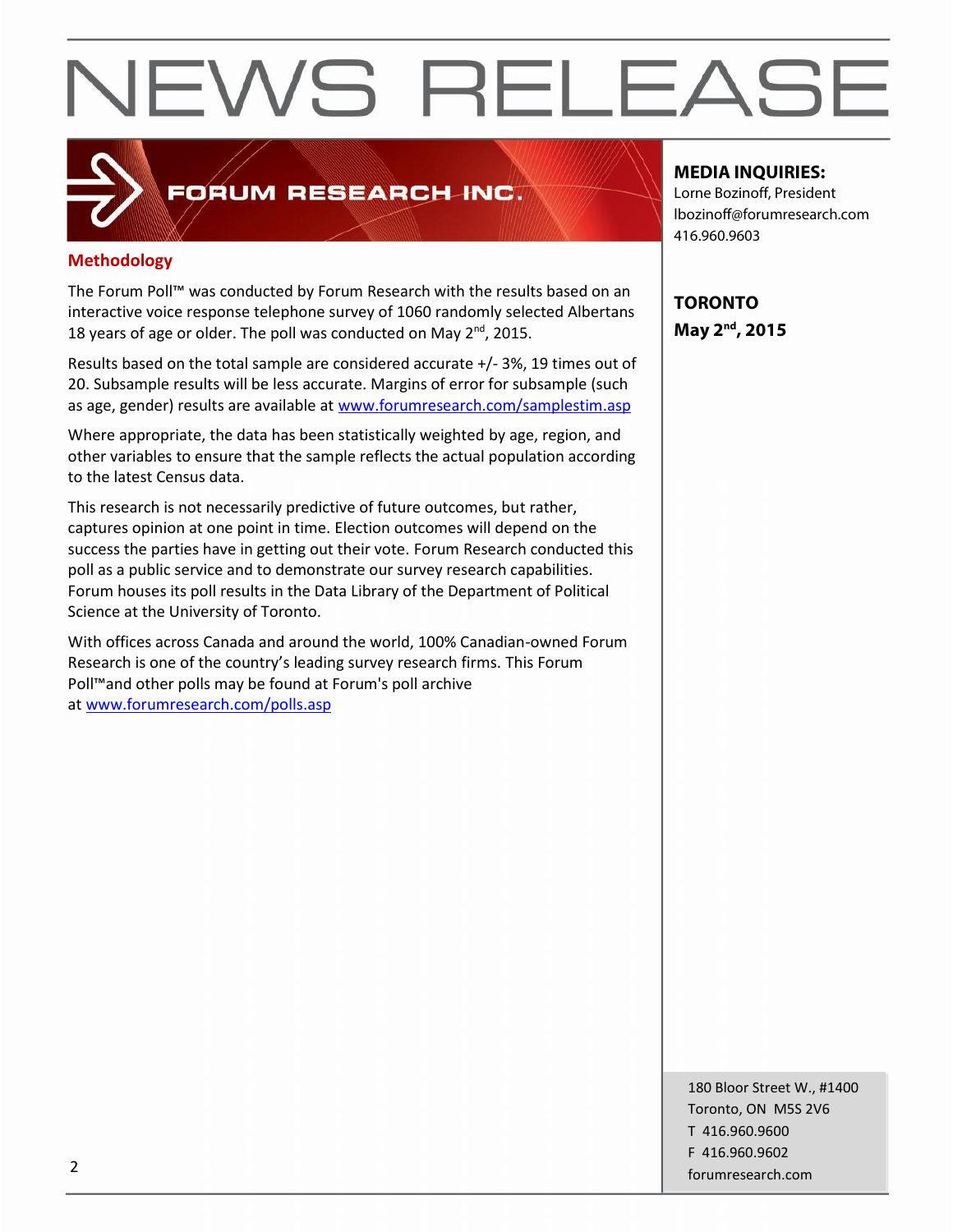### FORUM RESEARCH INC.

#### *Provincial Party Preference Trending*

*[Decided/Leaning]*

| %                            | Sample | <b>Cons</b> | Wildrose<br><b>Party</b> | <b>NDP</b> | <b>Alberta</b><br>Party | <b>Liberal</b> | <b>Other</b> |
|------------------------------|--------|-------------|--------------------------|------------|-------------------------|----------------|--------------|
| May 1-2 <sup>nd</sup> , 2015 | 1060   | 21          | 24                       | 42         |                         |                |              |
| April 22-23rd, 2015          | 801    | 20          | 25                       | 38         | 6                       |                |              |
| April 10th, 2015             | 1661   | 27          | 30                       | 28         |                         | 12             |              |

#### *Seat Distribution Projection Trending*

| %                             | <b>Cons</b> | <b>Wildrose</b><br>Party | <b>NDP</b> | <b>Alberta</b><br><b>Party</b> | <b>Liberal</b> | <b>Other</b>             |
|-------------------------------|-------------|--------------------------|------------|--------------------------------|----------------|--------------------------|
| May 1-2 <sup>nd</sup> , 2015  |             | 16                       | 69         | $\overline{\phantom{a}}$       | $\sim$         | $\overline{\phantom{a}}$ |
| April 22-23rd, 2015           | b           | 32                       | 46         |                                |                | $\overline{\phantom{a}}$ |
| April 10 <sup>th</sup> , 2015 | 23          | 44                       | 15         |                                |                | $\overline{\phantom{a}}$ |

#### **MEDIA INQUIRIES:**

Lorne Bozinoff, President lbozinoff@forumresearch.com 416.960.9603

#### **TORONTO**

**May 2 nd , 2015**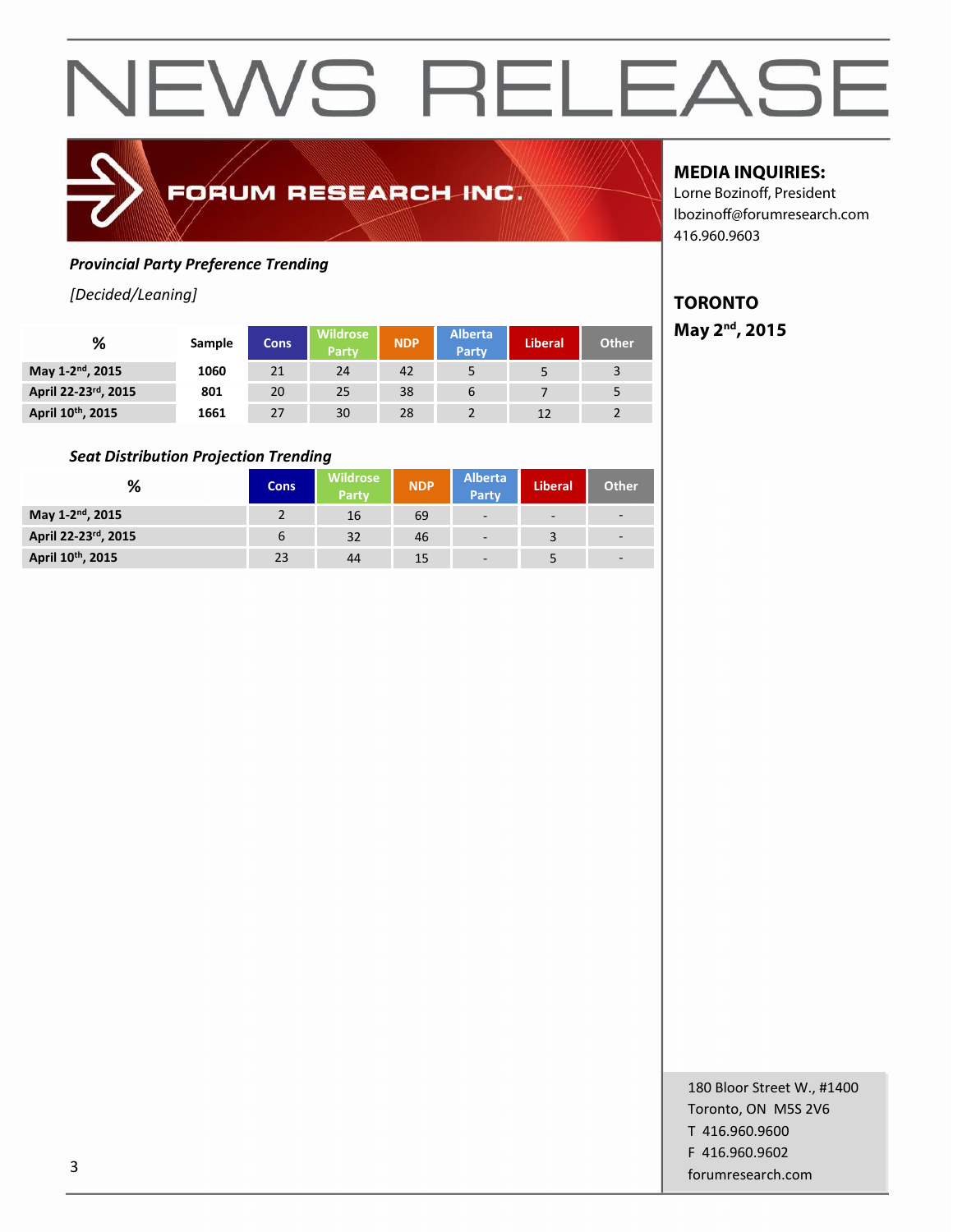

#### *Provincial Vote Preference*

*'In the provincial election that will be held on Tuesday, May 5, which party are you most likely to vote for?'+ 'Even though you may not have made up your mind, which party are you leaning towards at this time?'*

#### *[Decided/Leaning]*

#### *Age / Gender*

| %                                         | <b>Total</b> | <b>Under</b><br>25 years | 25<br>to<br>34 | 35<br>to<br>44 | 45<br>to<br>54 | 55<br>to<br>64 | 65 and<br>over | <b>Male</b>    | <b>Female</b>  |
|-------------------------------------------|--------------|--------------------------|----------------|----------------|----------------|----------------|----------------|----------------|----------------|
| Sample                                    | 1002         | 54                       | 166            | 137            | 190            | 217            | 238            | 511            | 491            |
| <b>Progressive</b><br><b>Conservative</b> | 21           | 10                       | 13             | 16             | 21             | 24             | 34             | 18             | 23             |
| <b>Wildrose Party</b>                     | 24           | 31                       | 20             | 23             | 28             | 23             | 23             | 24             | 25             |
| <b>New Democratic</b>                     | 42           | 48                       | 51             | 45             | 35             | 44             | 35             | 44             | 41             |
| <b>Alberta Party</b>                      | 5            | 6                        | 6              | 5              | 6              | 3              | $\overline{2}$ | 6              | 3              |
| <b>Liberal</b>                            | 5            | 5                        | 8              | 6              | 6              | 3              | $\overline{4}$ | $\overline{4}$ | 6              |
| Other                                     | 3            | $\Omega$                 | $\overline{2}$ | $\overline{4}$ | $\overline{4}$ | 3              | $\overline{2}$ | $\overline{4}$ | $\overline{2}$ |

#### *Income*

| %                               | <b>Total</b> | <b>Less</b><br>than \$<br>20,000 | \$20,00<br>0 <sub>to</sub><br>\$40,00<br>$\mathbf 0$ | \$40,00<br>0 <sub>to</sub><br>\$60,00<br>$\mathbf{0}$ | \$60,00<br>0 <sub>to</sub><br>\$80,00<br>$\mathbf{0}$ | \$80,000<br>to<br>\$100,00<br>$\mathbf{0}$ | \$100,00<br>0 <sub>to</sub><br>\$250,00<br>$\mathbf{0}$ | \$250,00<br>$0$ or<br>more |
|---------------------------------|--------------|----------------------------------|------------------------------------------------------|-------------------------------------------------------|-------------------------------------------------------|--------------------------------------------|---------------------------------------------------------|----------------------------|
| Sample                          | 1002         | 69                               | 125                                                  | 117                                                   | 122                                                   | 119                                        | 279                                                     | 42                         |
| Progressive<br>Conservative     | 21           | 15                               | 23                                                   | 19                                                    | 21                                                    | 16                                         | 22                                                      | 19                         |
| <b>Wildrose</b><br>Party        | 24           | 23                               | 23                                                   | 28                                                    | 25                                                    | 23                                         | 22                                                      | 25                         |
| <b>New</b><br><b>Democratic</b> | 42           | 41                               | 40                                                   | 40                                                    | 42                                                    | 49                                         | 46                                                      | 44                         |
| <b>Alberta Party</b>            | 5            | 5                                | $\overline{2}$                                       | $\overline{4}$                                        | $\overline{7}$                                        | 9                                          | $\overline{4}$                                          | $\overline{4}$             |
| <b>Liberal</b>                  | 5            | 7                                | 8                                                    | $\overline{7}$                                        | 3                                                     | $\overline{2}$                             | $\overline{4}$                                          | $\overline{3}$             |
| Other                           | 3            | 9                                | 3                                                    | $\mathbf{1}$                                          | $\overline{2}$                                        | $\mathbf{1}$                               | $\overline{2}$                                          | 5                          |

#### **MEDIA INQUIRIES:**

Lorne Bozinoff, President lbozinoff@forumresearch.com 416.960.9603

#### **TORONTO May 2 nd , 2015**